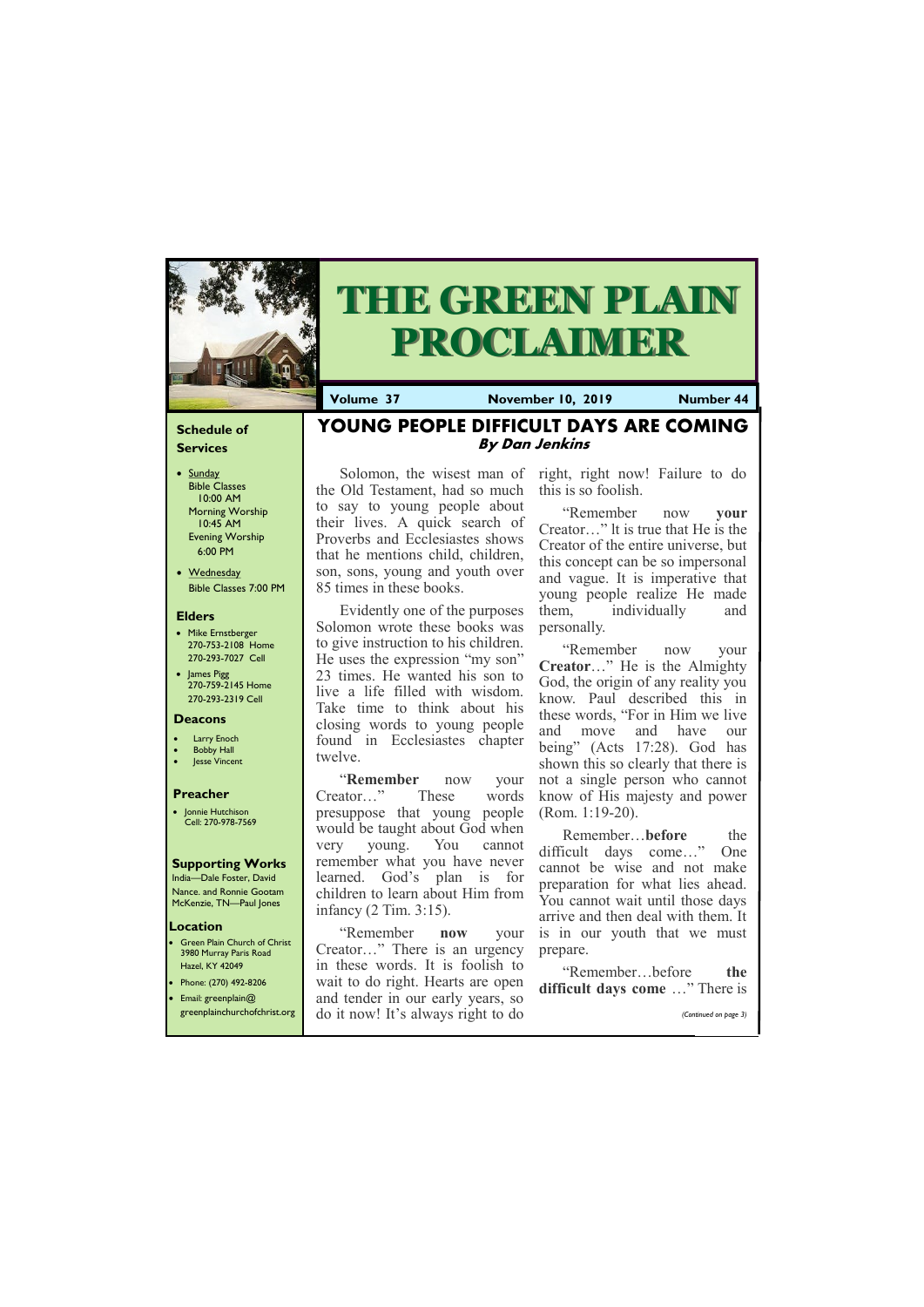## NEWS AND NOTES

- *REMEMBER IN PRAYER: Green Plain members*: . Remember Faye Travis, Peggy Jarvis, Rex and Margarette Enoch, Mary Crutchfield, Joanne Barnes, Maxine Pool, Hayes and Marjorie Grady, Jim Fielder, and Larry Enoch.
- **Family and Friends:** Teresa Tacker, Betty Pond, Bryan White, Meredith Enoch, Kenneth Mizell, Walter Byars, Will Winchester, Jim Hutson, Janice Canter, Maryanne Pedigrew, Dale Foster, Andrea Phillips and Donald and Dorothy Cook.
- *UPCOMING LOCAL EVENTS: Annual Area Wide Singing at Green Plain on* November 22nd *at 7:00 pm.*
- **Pantry items for November: 3—Potatoes; 10—Chili; 17—Beets; 24—Creamed Corn. All items should be canned. Thanks to all for participating in this effort.**
- Remember our **snacks for the hospital program** and place your items in the baskets in the lobby.
- **PASS IT ON!** When you have finished reading this bulletin, why not pass it on to a loved one, friend or neighbor. Use this as a tool to spread the gospel. Or, pick up extra copies to hand or mail to others.
- **See our Facebook page** for announcements, updates and articles. Access to past editions of this bulletin are available on our website at http://greenplainchurchofchrist.org.
- **Mission Work:** Please continue to pray for the preachers this congregation is supporting in India and for Dale Foster, Ronnie Gootan, David Nance, Mike Kiser and Paul Jones in their respective works.
- Watch **"A Bible Answer"** each Sunday morning at 8:00 am on WQWQ TV in Paducah, KY. This program is also available on their website at abibleanswertv.org and on GBN and YouTube**.**
- **November 2019 Anniversaries: 1st Ann & David Thompson; 13th Jane & Junior Morris; 17th Debbie & Mike Ernstberger; Birthdays: 15th Jonnie Hutchison; 23rd Vickie Cantor; 25th Margrette Enoch. Please let us know if we have left anyone out.**
- *God's plan of salvation is given by His grace (Titus 2:11). Grace is God's part. Faith is man's part (Ephesians 2:8-9). Genuine faith will act in obedience to what God has commanded for salvation (Hebrews 5:8-0; 11:1ff; James 2:1ff). To obey the gospel requires the hearing of God's Word (Romans 10:13-17), faith in Jesus as the Son of God (John 8:24), repentance (Acts 2:38; 17:30), confession of faith (Romans 10:9-10) and immersion in water for the remission of sins (Acts 2:38; Romans 6:3-4; Galatians 3:26- 27). Jesus adds the saved to His church (Acts 2:47).*



**Page 2**

*BIBLE RESEARCH QUESTION*

## **This Week: Who was Dionysius?**

**last Week**: *What three passages in the New Testament use the term "Godhead"?*

**Answer:** Acts 17:29; Romans 1:20 and Colossians 2:9. The base Greek word is *Theos.* A form of this word is also translated as "divine" in 2 Peter 1:3 in reference to God's power.

# **LESSONS TODAY**

**Sunday AM** *"What If Jesus Ran for President?* **Sunday PM** *"Living By Faith"*

*"Preach the Word"*

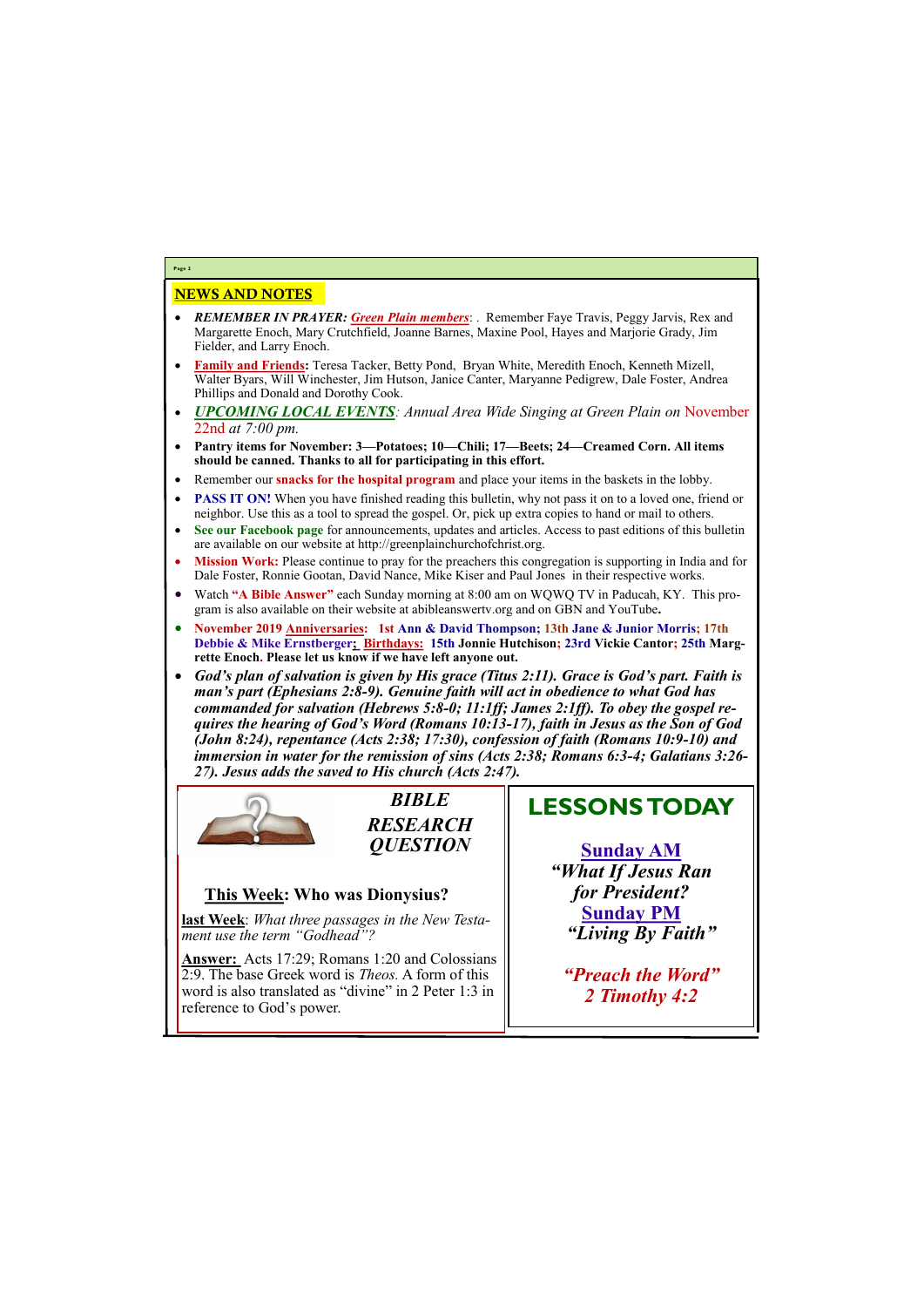**Page 3**

a strong tendency for young people to live only in the present and fail to look to the future. Solomon speaks of the years when trials will come, and you may be unable to cope with them. Life is not always lived on the mountains of carefree happiness. On the other side of those mountains are valleys of trials.

"Remember…before the difficult days come **and… when you say, "I have no**  **pleasure in them."** Very few young people realize that it is in our youth that we set the course for the rest of our lives. There is one decision that we must teach our young people to make. That decision is "Remember now your Creator in the days of your youth, before the difficult days come and years draw near when you say, 'I have no pleasure in them.'" God help us to seriously think about this!

*—http://churchofchristarticles.com/*

*(Continued from page 1)*

## **THE POWER OF PRAYER**

Someone has said, "The church cannot rise to its feet until it falls to its knees." Prayer is a neglected essential in church growth. We cannot overlook our total dependency upon God for guidance and strength in carrying out His mission. Our infatuation with the world's approval and marketplace strategies can leave us empty and powerless to influence the world in a way that finds God's approval. Too often, we appear to be shaping the church after our desires rather than conforming to the standards of the One who is head over His body (Col. 1:18). Seeking the growth of the church without seeking the One "who causes the growth" (1 Cor. 3:7), is like trying to drive an automobile without any gas in the tank. We might look good sitting there behind the wheel, but we are not going anywhere God wants to take us. Christ has given us His manual for church growth in His word. We must have the faith to execute His plan. But, in executing His plan, we must ask for His help.

The story is told of a little boy who was playing out in his backyard, trying to move a rock which seemed to be in the way of what he was doing. Try as he might, he simply could not budge the stone. Observing his frustration from a distance, his father

| walked over to his son and asked, "Son, have |  |
|----------------------------------------------|--|
| you done all that you can do to move that    |  |

rock?" The boy angrily responded in the affirmative. "No," his father replied, "You haven't done everything…you haven't asked me to help you." Like that little boy, sometimes we feel like giving up. We feel powerless. It is then that the Father says, "You do not have because you do not ask" (Jas. 4:2). A church without prayer is a church without power. According to the apostle Paul, our God *"is able to do far more abundantly beyond all that we ask or think, according to the power that works within us…" (*Eph. 3:20). Let us tune in to His will for the church and plug into His power to glorify His name.

—*Church of Christ, Greenbrier, AR*



*HAZEL, KY*